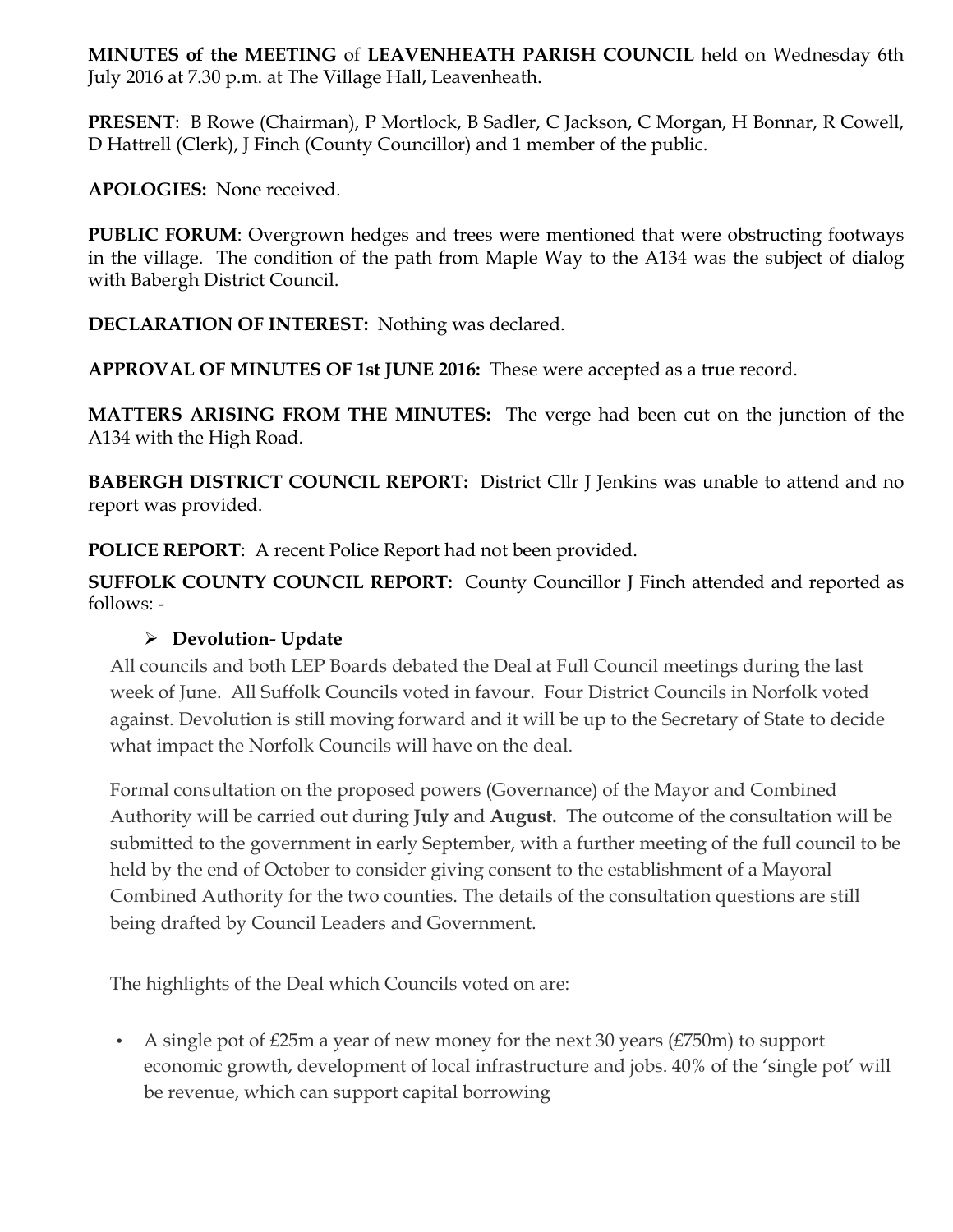- £100m, over five years, of new money to support the building of new homes across Norfolk and Suffolk. Recognising the housing market conditions in Norwich and Ipswich, Government will also provide the Combined Authority with an additional £30m over five years, split equally for Norwich City and Ipswich Borough, to meet its housing needs
- A guaranteed £225m transport budget for the next four years
- Control of an existing c£20m a year Adult skills funding to ensure the training offer matches the needs of local businesses and the local labour market
- Control of an existing c£2m Apprenticeship Grant for Employers (AGE grant) to enable funding to better meet the needs of local Norfolk and Suffolk employers
- Greater control over who delivers transport services in Norfolk and Suffolk, and how they are delivered, rather than it being imposed on us by Central Government

Councils will need to agree the powers of the Mayors and combined authorities before the end of **October.** Before the end of **November** views from public consultation are reported to the Secretary of State for him to consider before creating combined authorities and putting in place arrangements for mayoral elections in May 2017

Following his report J Finch was questioned on the form of consultation in respect of devolution.

**CORRESPONDENCE:** The report had been issued ahead of the meeting and key areas were discussed. The Clerk read the letter from John Fowlers Solicitors on the subject of Hargreaves Field. It was agreed to issue a reply to them confirming that neither the entrance has been secured nor the ditch cleared - **Action Clerk**.

**HIGHWAYS**: Comment was made of disruption due to a recent road closure. The weight restriction sign on the A134 from the Sudbury direction is obscured by foliage. It was agreed to report on-line - **Action Clerk**.

**FINANCE:** The bank balances as at 5th July 2016 were **£22336.70** in the Community Account, **£15296.09** in the Reserve Account making a total of **£37632.79**. P Mortlock thanked the Parish Council for covering Village Green expenses. It was agreed for P Mortlock to proceed with Kingsland Lane barrier enhancement between meetings up to a cost of £400.

## 1391 412.00 D K Hattrell Clerk's Salary 1392 93.60 Inland Revenue Clerk's ddtns & ERS NIC 1393 153.59 SCC - Pension ACC Clerk's Pension 1394 385.00 Stoke by Nayland Club Village Green 1395 181.20 Tree & Lawn Company Village Green 1396 48.00 Leavenheath Village Hall Hall Hire 1397 36.00 SALC Training

#### **The following were authorised for payment: -**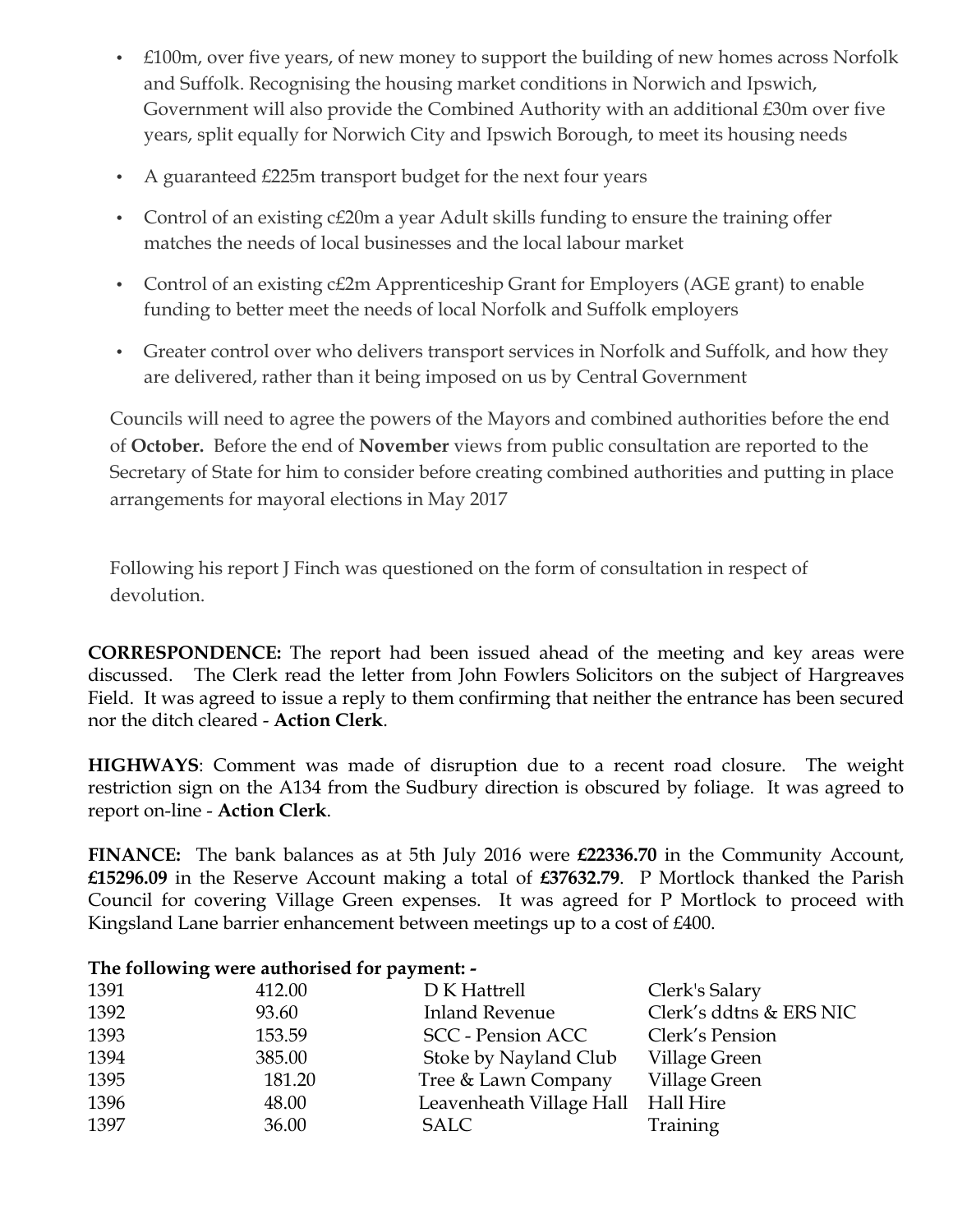### **Total £1309.39**

**CIRCULAR PATH PROJECT:** R Cowell provided an update on the subject of the availability of the maps, the delay with the Lake side walk and the maintenance of the permissive paths. The Chairman confirmed the paths were providing good walking opportunities in the village and the diversion around the lake side walk operates well.

**FOOTPATHS:** R Cowell confirmed the paths have been reviewed and the identified issues were being followed up. One issue is the priority paths for cutting which he suggested needed reviewing and he was contacting the Right of Way Officer to discuss what can be done. B Sadler agreed to seek permission for signage in Oaklands - **Action B Sadler**. R Cowell was investigating the issue of the missing path in the vicinity. The Chairman was to host a walk for the Walking Festival, however, walkers did not attend. A damaged finger post near the entrance to The Sett was reported and had already been identified from the review of paths. C Jackson reported on a working party where the overgrown hedge and vegetation was cut back that was restricting the passageway near the Post Box on the High Road. He was grateful to all who helped with the work, removing the cuttings and providing much needed refreshment on the day.

**VILLAGE HALL:** B Sadler reported that the Cinema continues to prove successful. There has been no further progress towards the kitchen project. Some maintenance items have been completed and the Quiz night approaches.

**VILLAGE GREEN:** P Mortlock confirmed the Village Green meeting was coming up. He was questioned on the footpaths around the Green and a dead tree stump in the play area. He will follow this up during their meeting.

**IDEAS TO IMPROVE THE VILLAGE:** Nothing was suggested.

**REPORTS AND QUESTIONS FROM CHAIRMAN AND MEMBERS**: The Chairman agreed to chase improvements to the A134 crossing with J Finch - **Action Chairman**. Further requests for volunteers to deliver the newsletter along the A134 had been made.

The meeting closed at **9.00 p.m.**